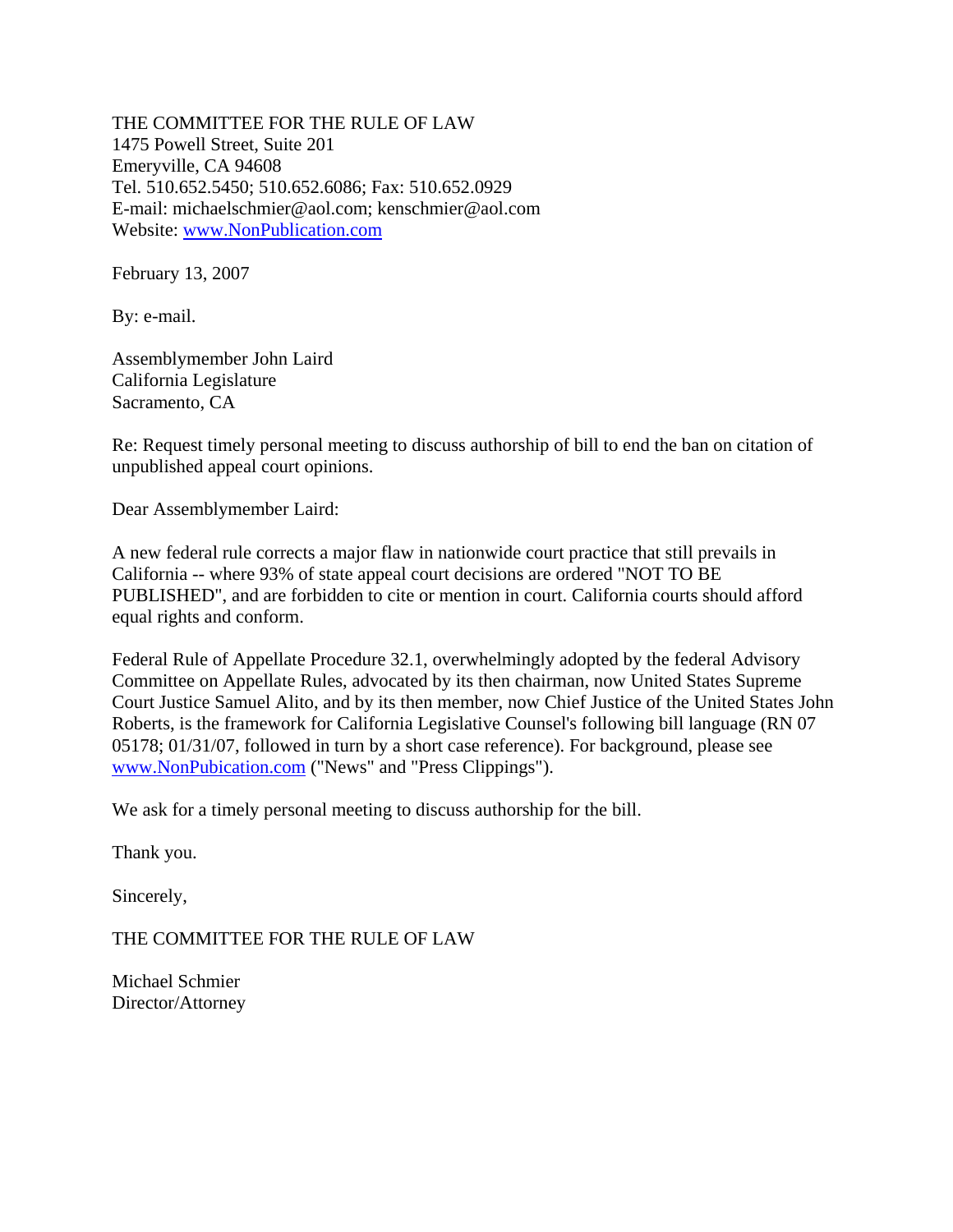01/31/07 12:43 PM 51241 RN 07 05178 PAGE 1

## LEGISLATIVE COUNSEL'S DIGEST

Bill No. as introduced, \_\_\_\_\_\_. General Subject: Appellate opinions: citation.

 The California Constitution requires the Legislature to provide for the prompt publication of those opinions of the Supreme Court and the courts of appeal as the Supreme Court deems appropriate.

 Existing law provides that those opinions of the Supreme Court, the courts of appeal, and the appellate divisions of the superior courts, as the Supreme Court may deem expedient, shall be published in the official reports under the general supervision of the Supreme Court.

 This bill would prohibit a state court from prohibiting or restricting the citation of state judicial opinions, orders, judgments, or other written dispositions that have been designated as "unpublished," "not for publication," "nonprecedential," "not precedent," or other similar designation. The bill would require a party that cites to a state judicial opinion, order, judgment, or

Other written disposition that is not available in a publicly accessible electronic database, to file and serve a copy of that opinion, order, judgment, or disposition with the brief or other paper in which it is cited.

 Vote: majority. Appropriation: no. Fiscal committee: no. State-mandated local program: no

 01/31/07 12:43 PM 51241 RN 07 05178 PAGE 1

An act to add Section 68906 to the Government Code, relating to courts.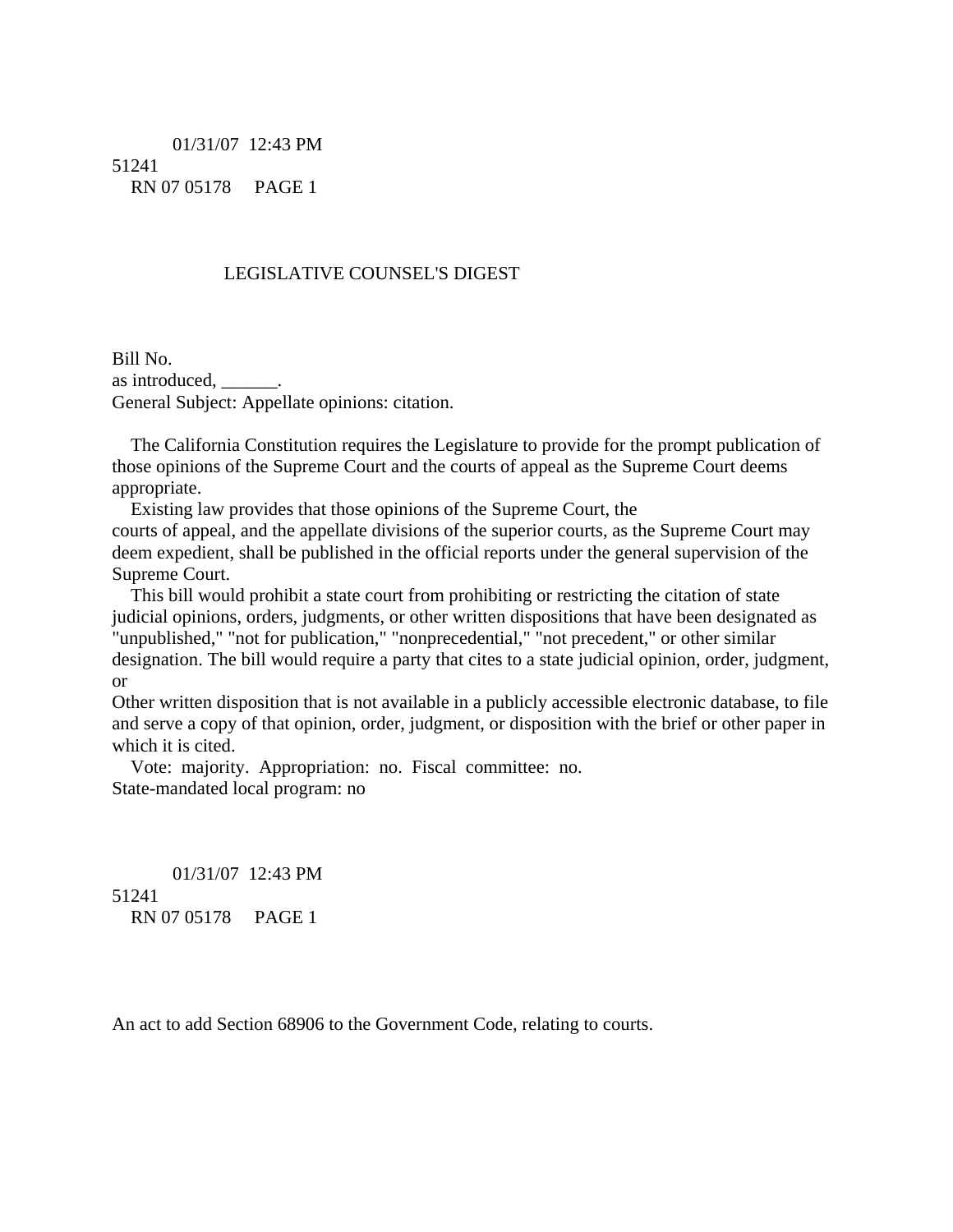01/31/07 12:43 PM 51241 RN 07 05178 PAGE 2

## THE PEOPLE OF THE STATE OF CALIFORNIA DO ENACT AS FOLLOWS:

SECTION 1. The Legislature finds and declares all of the following:

 (a) Ninety percent of California appellate opinions are not published, and are not allowed to be cited or mentioned in court. This percentage may be reduced pursuant to Rule 8.1105 of the California Rules of Court, urging more publication, but unpublished opinions will remain numerous and uncitable.

 (b) The United States Supreme Court recently promulgated Federal Rule of Appellate Procedure 32.1, which bans restrictions on citation of "judicial opinions, orders, judgments, or other written dispositions" that have been "designated as 'unpublished,' 'not for publication,' 'nonprecedential,' 'not precedent,' or the like."

 (c) While Rule 32.1 applies prospectively to federal opinions issued on or after January 1, 2007, this act includes past state opinions. The California Constitution has always required state opinions to be "in writing with reasons stated." Accordingly, this act would conform California court practice to that required of all federal courts by the United States Supreme Court pursuant to Rule 32.1, and overwhelmingly adopted by the federal Advisory Committee on Appellate Rules, advocated by its then chairman, now United States Supreme Court Justice Samuel Alito, and by its then member, now Chief Justice of the United States John Roberts.

SEC. 2. Section 68906 is added to the Government Code, to read:

 68906. (a) A court shall not prohibit or restrict the citation of state judicial opinions, orders, judgments, or other written dispositions that have been designated as "unpublished," "not for publication," "nonprecedential," "not precedent," or other similar designation.

 01/31/07 12:43 PM 51241 RN 07 05178 PAGE 3

 (b) If a party cites a state judicial opinion, order, judgment, or other written disposition that is not available in a publicly accessible electronic database, the party shall file and serve a copy of that opinion, order, judgment, or disposition with the brief or other paper in which it is cited.

-0-

 The following case is an example of the damage wrought by the no-citation rule. Michiko Kamiyama served four months in prison because, in order to go to work, she left her four year old child home alone. On writ of habeas corpus, an appellate court ruled her action not criminal,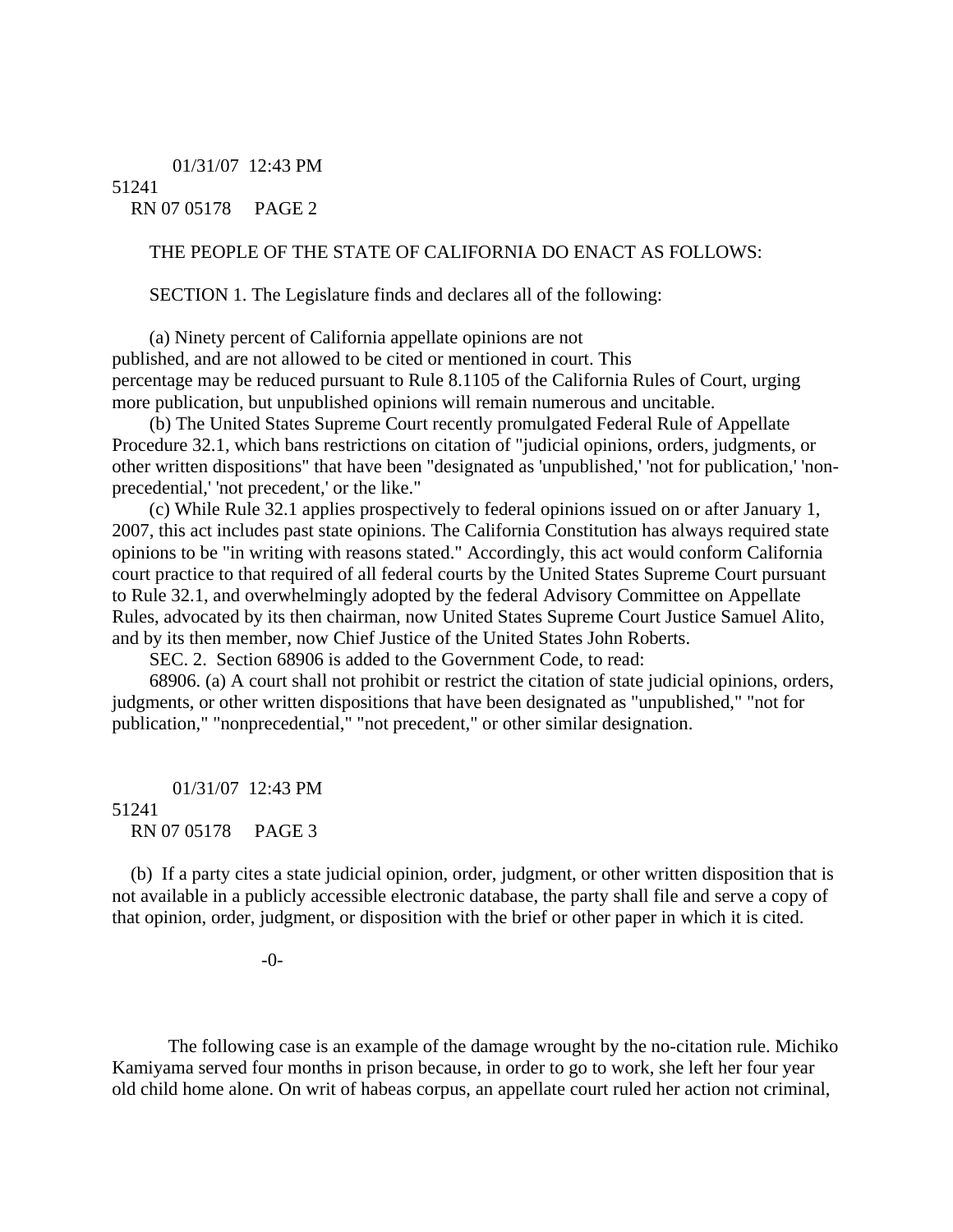and freed her. However, the written appellate decision was stamped: "Not to Be Published", as are 93% of appeal opinions in California. This stamp means that we are not allowed to cite or mention these opinions in court. The court noted it could not find another case on point, arguably because previous relevant cases were likewise "uncitable". The Kamiyama case was thus erased as precedent, leaving the criminality of future other parents with "latch key" children as an open, unsettled question.

Social workers and police complain the appellate court has left them without guidance.

We have four questions: 1) If appellate courts are not going to decide these issues precedentially for us, what institution will? 2) When another person is similarly charged, shouldn't that person be able to call a court's attention to this Kamiyama decision rather than be imprisoned? 3) Is it more efficient, better for the child, or cheaper for a person so charged to be able to cite the Kamiyama case to gain release; or to be forbidden to cite the case, to go through trial, serve time in jail, and perhaps win release on application to the appellate court? 4) Had the court sustained the conviction in a published and citable opinion disclosing the precedent and law, wouldn't many times the number of people then note and care about Kamiyami's situation, because this opinion then "counts" and affects them and the whole society, and act to protect us all from prosecutions claiming latch key parents are criminals?

Just as important as being able to cite the law to help us all, is a second aspect: keeping the courts in line. This cannot be done when citation is forbidden. Appellate courts often affirm bad law which trial courts applied to the litigants, and order the bad law unpublished so no persons other than the parties are affected, care or know. Appellate affirmance of the bad law applied by the trial court in Kamiyami would have been the most typical result as, by far, most appeal cases result in affirmances. Unpublished and effectively hidden and secret, the people do not know that the bad law is being applied to them, and their legislators cannot know to fix it. Individual litigants are divided and conquered by judges not just "calling balls and strikes", but playing in the game with the enormous club of state power. Reliability, trust, dignity and humanity are destroyed. The warranty of good law is stripped. The only thing that keeps the judges in line is the certainty that every ruling applies to the whole society because when judges err seriously, an aware citizenry will rise up through its representatives to correct the error. Unpublished decisions destroy this critical awareness.

\_Mom who left 8-year-old alone not a "common criminal,"\_ (http://www.nonpublication.com/eight.html) ; Marin Independent Journal, June 21, 1998

\_In re Machiko Kamiyama \_ (http://www.nonpublication.com/newfiles/kamiyama.html)

(http://www.nonpublication.com/newfiles/kamiyama.html) ;